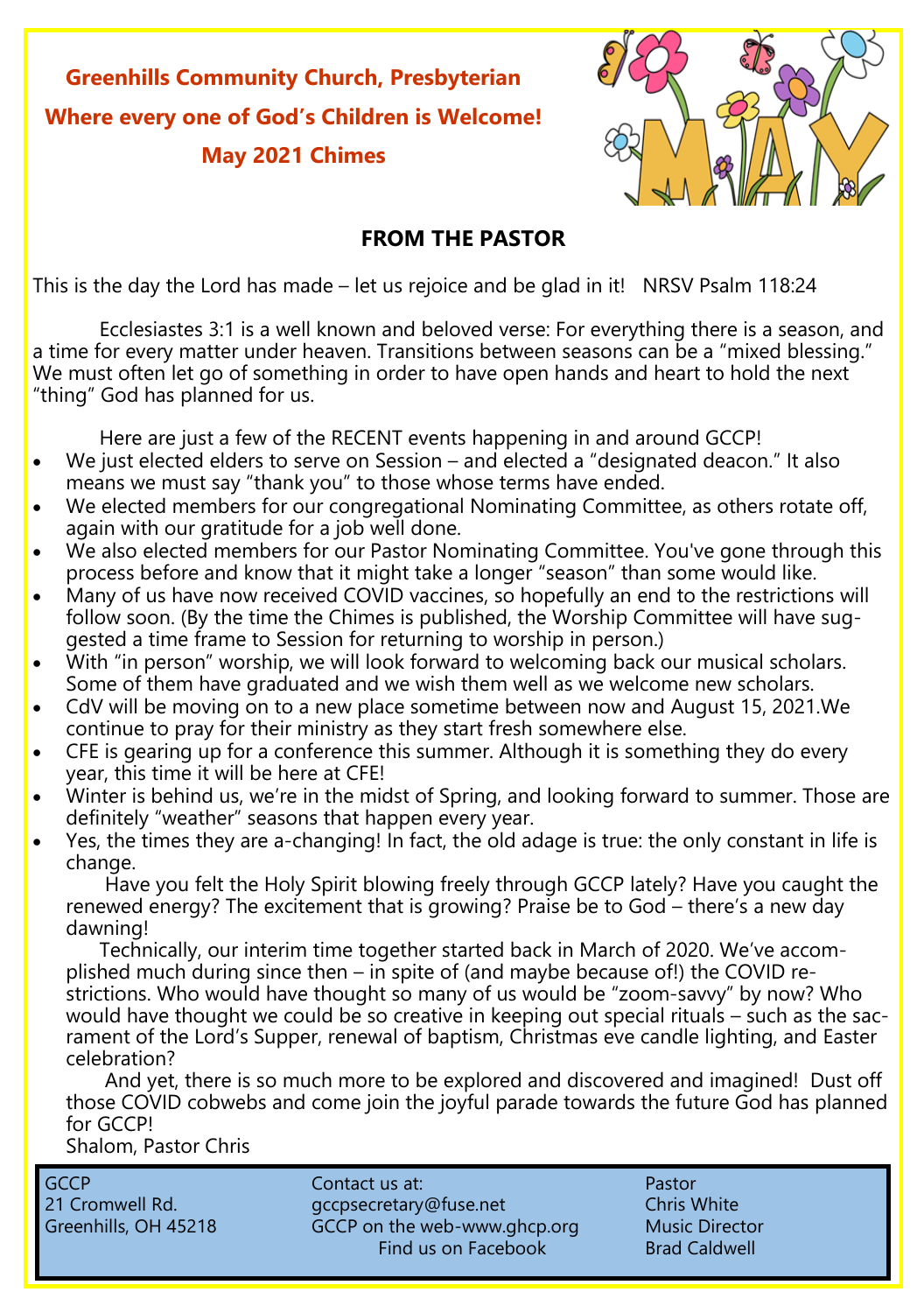#### **REFORMED WORSHIP**

"Praise God from whom all blessings flow!" Those words from the traditional Doxology reminds us to worship God - and one of the main reasons why we are to worship God. As Rev. Cynthia Campbell (retired President of McCormick Seminary) writes: "...Worship in the



Reformed tradition is about: giving praise and thanks to God, who is the Lord and giver of life, the author of all goodness, the One whom we and all creation depend on for each day of our living." As we say in the Great Prayer of Thanksgiving for the Lord's Supper, "It is right to give God thanks and praise."

Different denominations have different ways of worshiping God. Even within the PC(USA) circle, a wide variety of styles are used. Presbyterians tend to take the "middle way" of worship - not so "uniform" as the Roman Catholics or Episcopalians and not so "loose" as a Baptist worship service. For us, Christian worship is, first, corporate. The word "liturgy," often used in reference to the order of the service, literally means "work of the people."

The heart of worship for us is the Word and Sacrament. We listen for what God has to say to us through the reading of Scripture, the reflection / sermon on that text, and singing. We then respond gratefully in various ways (affirming our faith, praying, and offering of ourselves). This is especially evident in the celebration of the two sacraments: Baptism and the Lord's Supper. John Calvin called the Word being rightly preached and the sacraments rightly administered as the "marks" of the true Church.

Typically, a Reformed tradition worship service will start with a Call to worship or prayer that reminds us to lift our voices in praise to God for all God has done for us and then to acknowledge that we and our world are "broken beyond repair, save the mercy and grace of God." After being assured of God's promise of forgiveness in Jesus Christ, we move to hearing God's Word read and reflected upon through a sermon.

After God has spoken to us the message for the day, we respond to God through several ways: reciting a creed, praying for others and offering our gifts for God's use through the church. This is also the time when we would also celebrate the sacraments.

Our worship service ends with a charge and a benediction (and a postlude!) as a way for us to acknowledge that worship has empowered and equipped us for service and to be a witness to the good news of the gospel. We are challenged to look for signs of God's presence and activity in the world around us, and invited to join in God's work.

Last but not least, worship "is not a weekly performance by the pastor and musicians; it is not an entertainment opportunity for the congregation. Worship is what we who have been called to new life in Christ Jesus do together as we give God thanks and praise!"

Source: Being Reformed: Faith Seeking Understanding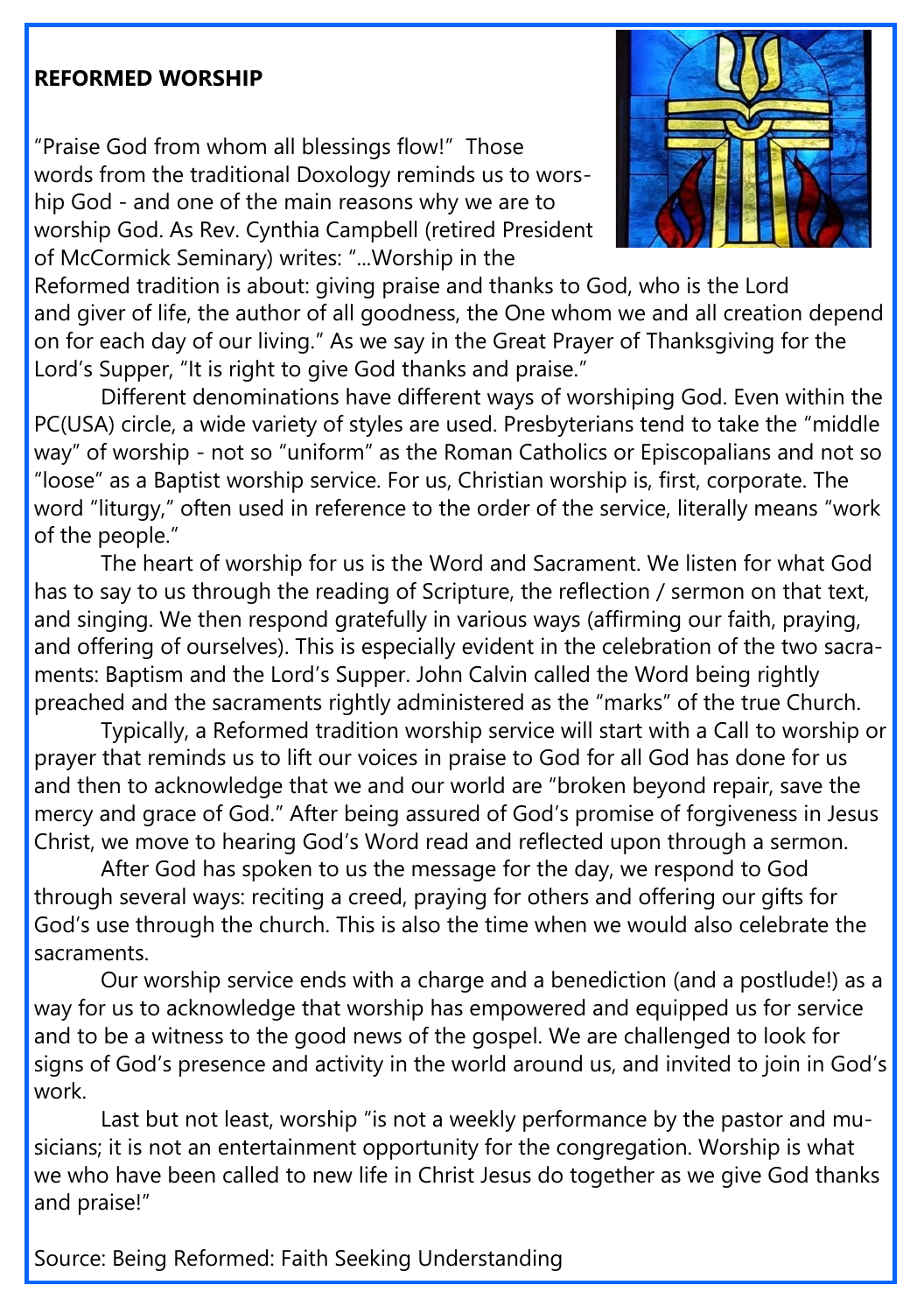**Communal Discernment:** we talk a lot about discernment for our individual faith lives. How is that similar or different to discernment within the congregation?

There's a joke that says: "If you have three Presbyterians together, you will have five different opinions." No two people have the same faith story, nor the exact same theology - so why do we think we would all be able to agree



100% about plans for the future of GCCP? No one person is going to have perfect discernment on their own - whether it is discernment on the process of *how* to get where we want to be - or discernment of *what* that "want to be" looks like. Hopefully we can agree on some very basic underlining truths: we want God's love and joy to guide us and we know that our communal discernment will take deep commitment of our time, our talents and our other available resources.

Let's consider what elements need to be present for us to foster communal discernment:

1) The presence and practice of personal discernment. Charles Olsen says that if we, as a community, want to seek God's will together, we must bring to the task our practice of, and passion from attending to God's leading in our personal lives.

2) An abiding, shared trust in the leadership of the risen Christ. Proverbs 3:5-6 teaches us: *Trust in the Lord with all your heart, and do not rely on your own insight. In all your ways acknowledge him, and he will make straight your paths.*

3) A growing trust in each other. We must learn to see one another as followers of the same risen Lord, even while we may differ on certain matters dear to our hearts. The Holy Spirit is at work in each of us - and in all of us.

4) A clear identity as part of the body of Christ in the world. We Christians are called to be a part of the body of Christ *in the world.* Our focus is not just inward but also outward; our unity is to be a precious sign to a fractured world.

5) Willingness. Like Abram and Sarai, we are not to cling to what we have, but be willing to be led by God. We aren't to project what we would like to do next, but like the disciples at Pentecost, wait upon the Spirit and be open to the Spirit's leading.

All of this needs to be present for us to grow in the process of communal discernment. Like all other activities within the church, God must be at the center of all our deliberations. Opening meetings with prayer is not just an empty gesture of Christian piety - but a deliberate practice to remind us of who is in charge of all our decisions - the Triune God.

While all of us at GCCP continue in our communal discerning, please ponder Romans 12:2 (and the verses following) *"Do not be conformed to this world, but be transformed by the renewing of your minds so that you may discern what is the will of God - what is good and acceptable and perfect."*

Resource: <u>The Way of Discernment</u>, Stephen V. Doughty with Marjorie J. Thompson; Upper Room Ministries.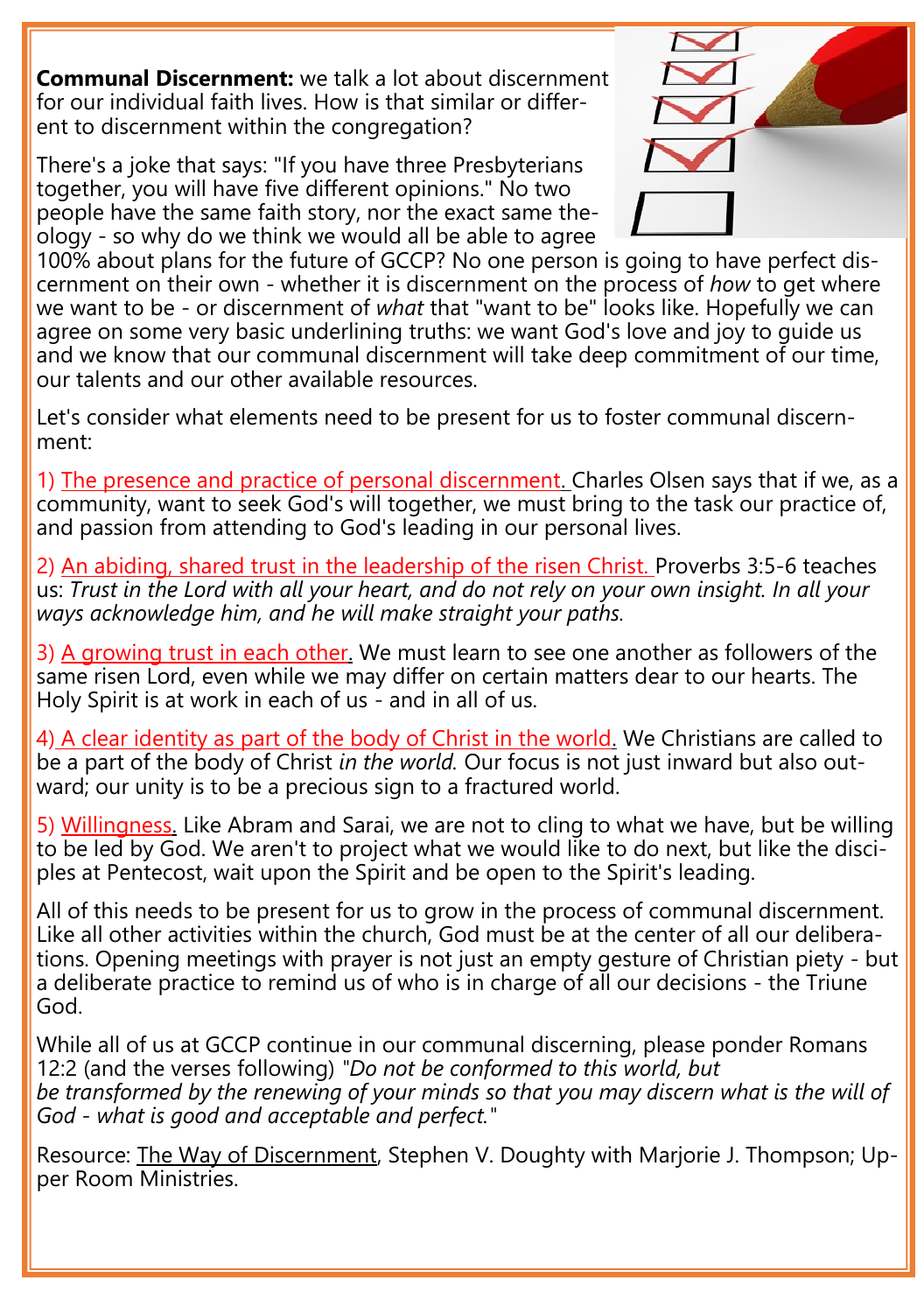#### **GCCP SESSION MEMBERS**

Ministry Chairpersons - Ruling Elders currently on Session

**Administration** - Lee Sanders, Bobbe Kugele **Congregational Care** - MaryAnne Kizuka, Valerie Dauwe **Facilities & Finance** - Cliff Kizuka, Phil Haisley **Teaching & Worship** – Mary Newcomer, Bob Sanders **Witness & Service** - Donna Hadley, Billy (Godfrey) Ngong **Clerk of Session** – Betty Hamilton

#### **GCCP OFFICERS AND CONGREGATIONAL COMMITTEES FOR 2021-22**

**(Blue indicates people to be elected at 4/24/21 Congregational meeting)**

**DEACON** Class of 2024 **MaryAnne Kizuka**

#### **SESSION**

CLASS OF 2022 Godfrey Ngong Mary Newcomer **Rudy Visnich**

CLASS OF 2023 Bob Sanders Valerie Dauwe

CLASS of 2024 **Betty Hamilton Lee Sanders Phil Haisley**

#### **PASTOR NOMINATING COMMITTEE**

SESSION MEMBERS; **Mary Newcomer Phil Haisley**

AT-LARGE MEMBERS **Al Hamilton Bobbe Kugele Chris Visnich**

#### **NOMINATING COMMITTEE AT-LARGE MEMBERS**

**Carol McCardle Chris Newcomer Cliff Kizuka**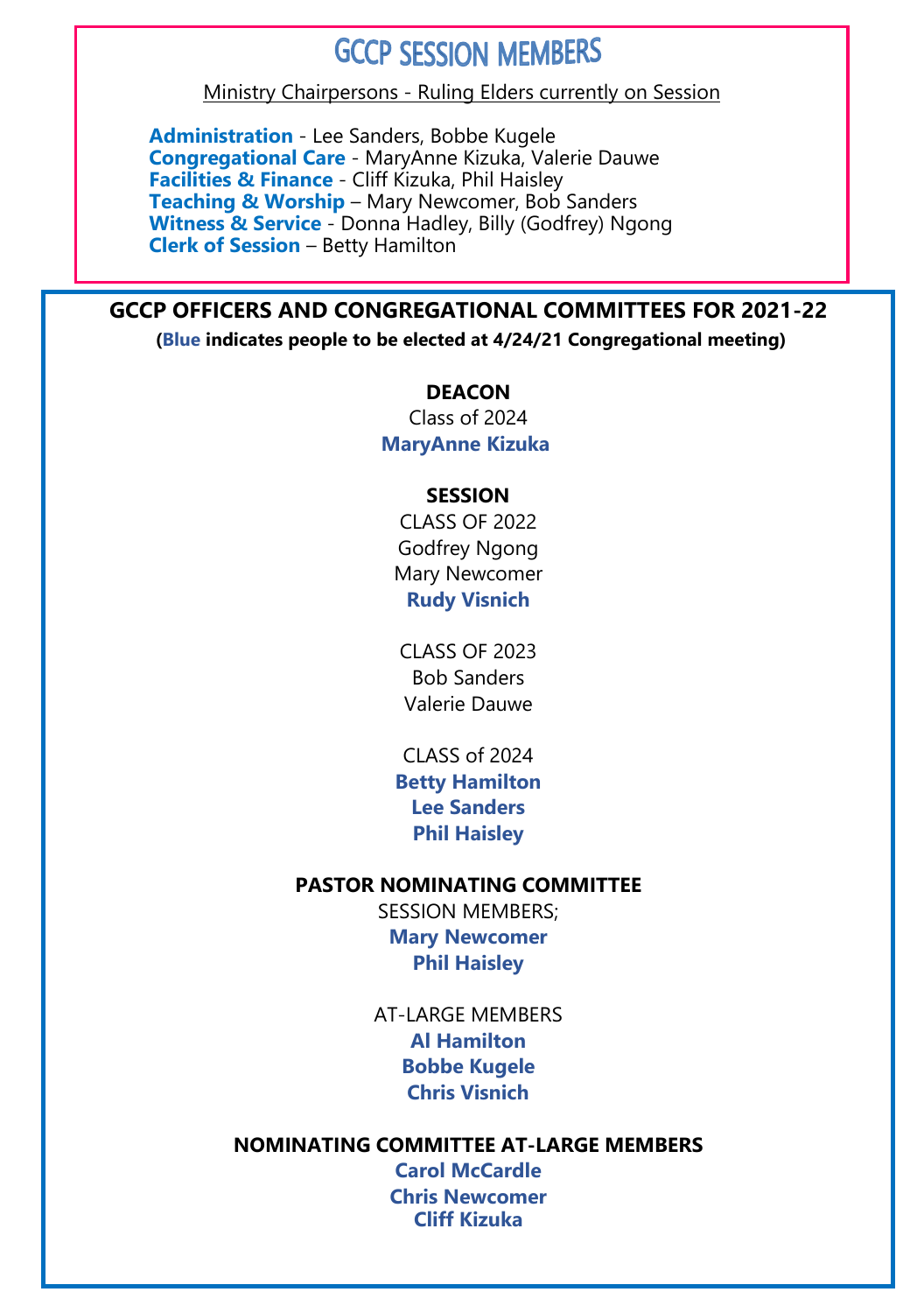# What's U

#### **From the Church Ministries**

**Clerk of Session**– see session notes

**Ministry of Administration**– Please see the above chart (pg. 4) of Newly elected members

**Ministry of Congregational Care**– We ask for prayers for all of our GCCP family members having surgeries this month. Prayers for those who perished in the Bagdad hospital fire. For those who are living with flooding and bad weather.

**Ministry of Facilities & Finance**- All of the building's thermostats were checked and found to have wrong settings that would make the furnaces and boilers work overtime. The thermostats were reset as needed. Al Hamilton, Carol McCardle and Bobbe Kugele performed an audit of the church financial books as presented by treasurer, Lee Sanders.

**Ministry of Teaching/***Christian Education:* April has been a busy month. Starting with the Maundy Thursday service on  $4/1/21$ . We combined fun and education on April  $8<sup>th</sup>$ with All Things Easter. Pastor Chris led a discussion on Life Cycle of a Congregation. April will finish out with Caring for God's Creation on April 22<sup>nd</sup>, Earth Day. Jon and Jackie Seymour will be talking/sharing their knowledge on gardening. Continuing the theme of Caring for God's Creation, a guest speaker from Maple Knoll will be talking about the Maple Knoll Arboretum on April 29<sup>th</sup>. May 6<sup>th</sup> is The National Day of Prayer led by Pastor Chris. On May 13<sup>th</sup> Karen Cartier will be talking about contemporary sacred music. May 20<sup>th</sup> is TBD and AI Hamilton will finish the month with a "history" of our elevator on May  $27<sup>th</sup>$ . GNT will be ending our current schedule the end of May. A summer schedule has not been set. Please contact Mary Newcomer, Valerie Dauwe or Pastor Chris with any ideas or suggestions.

**Worship -**Session approved the Worship Committee's request to hold an out-door, inperson worship service on the patio on May 9 (see report to session). We ask that you bring masks (although we will have some available), dress appropriately for the weather forecast, and pray for good weather and no cicadas! For those who cannot attend, we will be zooming from the patio as a test of new wifi booster and new USB microphone as part of an effort to provide hybrid (in-person/zoom) services when we begin moving back into our sanctuary. Everyone will be wearing masks and social distancing as during the October 4 service on the patio. Brad Caldwell has tentative plans to provide some post-worship entertainment with singing by the music scholars, so you may also want to bring a bag lunch. We will keep you posted.

**Ministry of Witness & Service**– Please remember the S O U L basket is in the church office and donations are welcome.

**Music Director**– Looking forward to worshiping on the patio on May 9th. Hoping to have a "mini concert" after with our scholars. Continuing to plan for the institute that will happen at the end of July.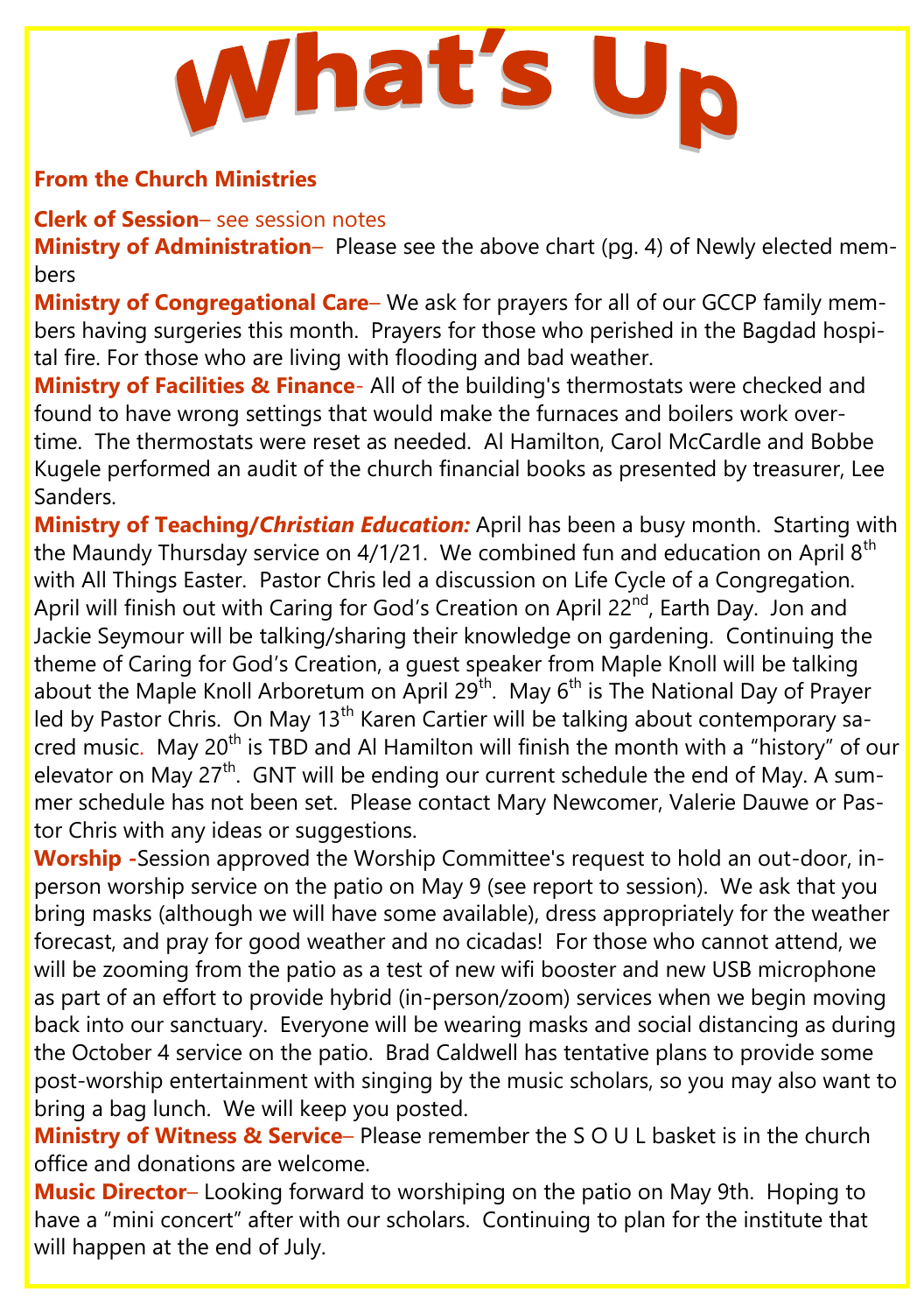

- 1. **The Stated Meeting** on April 20 was again held by Zoom. We do like to be able to see each others faces. Yet we're really eager to get back to meeting in person even if we have to continue wearing a mask.
- 2. There were **several items of business** that required lengthy discussions and therefore necessitated a Called Meeting on April 6 and a decision by email on April 9. Your Session has been very busy!
- 3. **Membership Policy** The second iteration of the new Membership Policy was approved to become part of the Manual of Operations. It deals with the definition of Active Members and the circumstances under which a person who becomes less active can be removed from the roll.
- 4. **Use of the building**  A special request was approved for a wedding to be held in our building on May 1, 2021. We agreed to the "barter system" type of contract whereby the church will be cleaned before and after the wedding in exchange for using the sanctuary. (The bride and groom belong to the family of the man who used to do such a great job of cleaning for us.)
- 5. **A 'job description'** for our newly-elected deacon will be written and become part of the Administrative Manual of Operations. As head of the Ministry of Administration, Lee offered to convene a group to write it.
- 6. **CdV** was asked to find another location by August 15th. This was a very difficult decision. When the liaison team delivered the message, Pastor Edgar's reaction was full of grace and faith. He thanked us for nurturing their church while they were still getting started as an independent congregation. Their congregation has tripled in size since they began meeting in our building. They acknowledged that they may have outgrown the available space in our building. He stated that he believes God will take care of them and help them find a location where they can continue to grow and serve the community.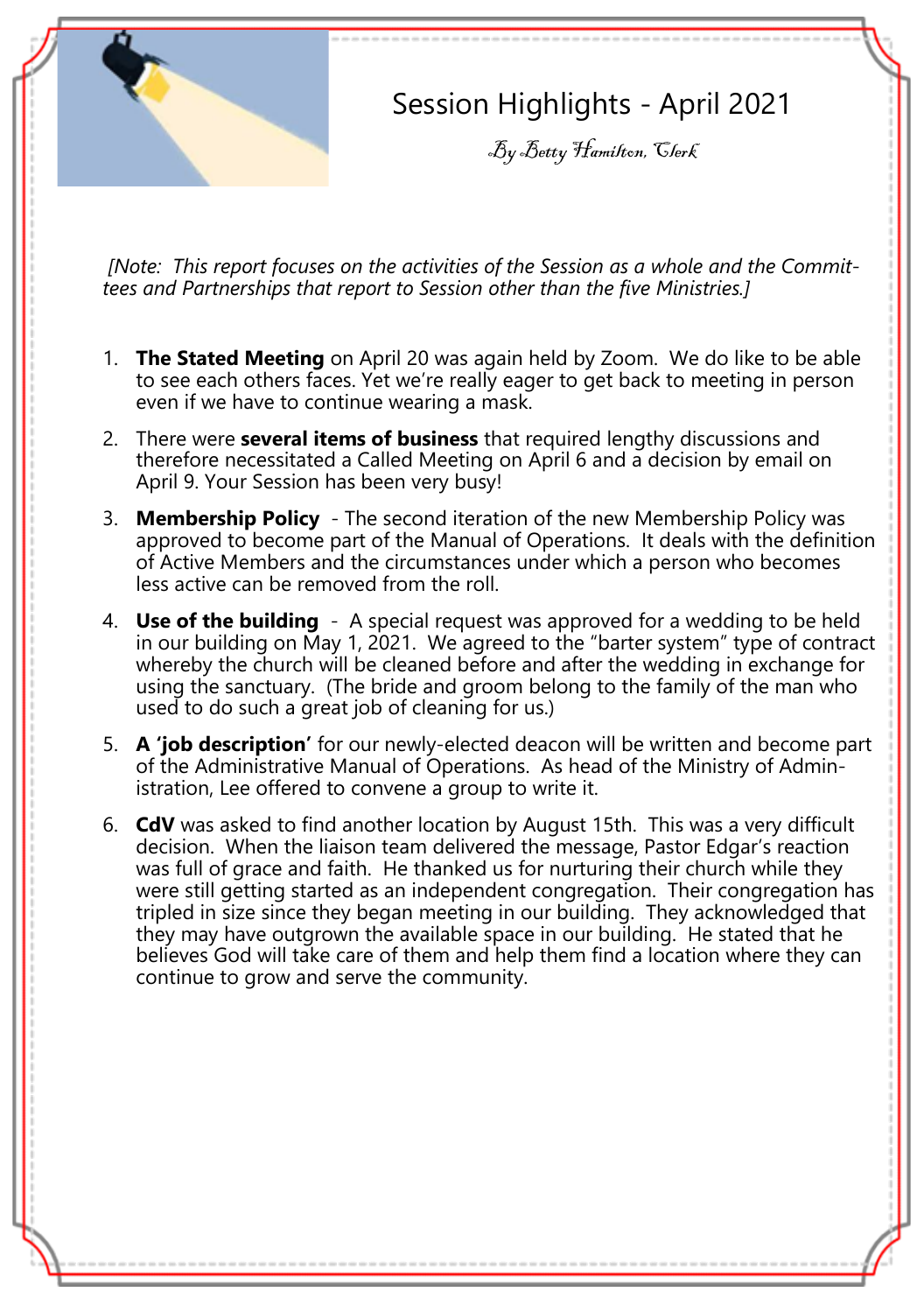### **Stewardship of Pledges & Offerings as of March 31 , 2021**

| Percent of the Year Elapsed             | 25%      |
|-----------------------------------------|----------|
| <b>Budget Needed</b>                    | \$33,051 |
| Direct Income to Date*                  | \$27,435 |
| Percent of Anticipated Income Received  | 21%      |
| Percent of Anticipated Expenses to Date | 14%      |
| Based on Budget adopted from 2021       |          |



#### Memorial Committee

There have been donations in memory of Shirley Philley, Charles Miller and Jeanne Davis received since our last meeting. A card of thanks will be sent to the donors.



Submitted by

Bobbe Kugele

## **JACKIE'S CORNER**



May 2021

FLEXIBILITY – Flexibility is what is needed as the 2021 gardening season is underway. On the scheduled gardening day and time, there has frequently been cold, snow, rain, so flexibility has been needed to garden when the weather is favorable and that has meant on other days of the week.

Most of the roses and small bushes have been trimmed while the removal of spent flower stalks and the winter accumulation of leaves and debris is continuing. Mulch has been delivered and will be spread as various areas are cleared of leaves and weeds.

Paul and Mary Ann Odegard set up the new smoker located by the office entrance and removed leaves from inside the fence line of the former playground as well as from the fence line above the west parking lot.

Currently there are many flowers in bloom in the garden areas. There are lots of flowers on the PawPaw tree so that may translate to lots of PawPaw fruit in the fall. Look for the beauty and enjoy the fragrance of the Tree Peonies that will soon be in bloom.

As flexibility has replaced scheduled times, as least temporarily, anyone who has the time to remove leaves, weeds, and spent stalks is invited to do so when time and weather permits.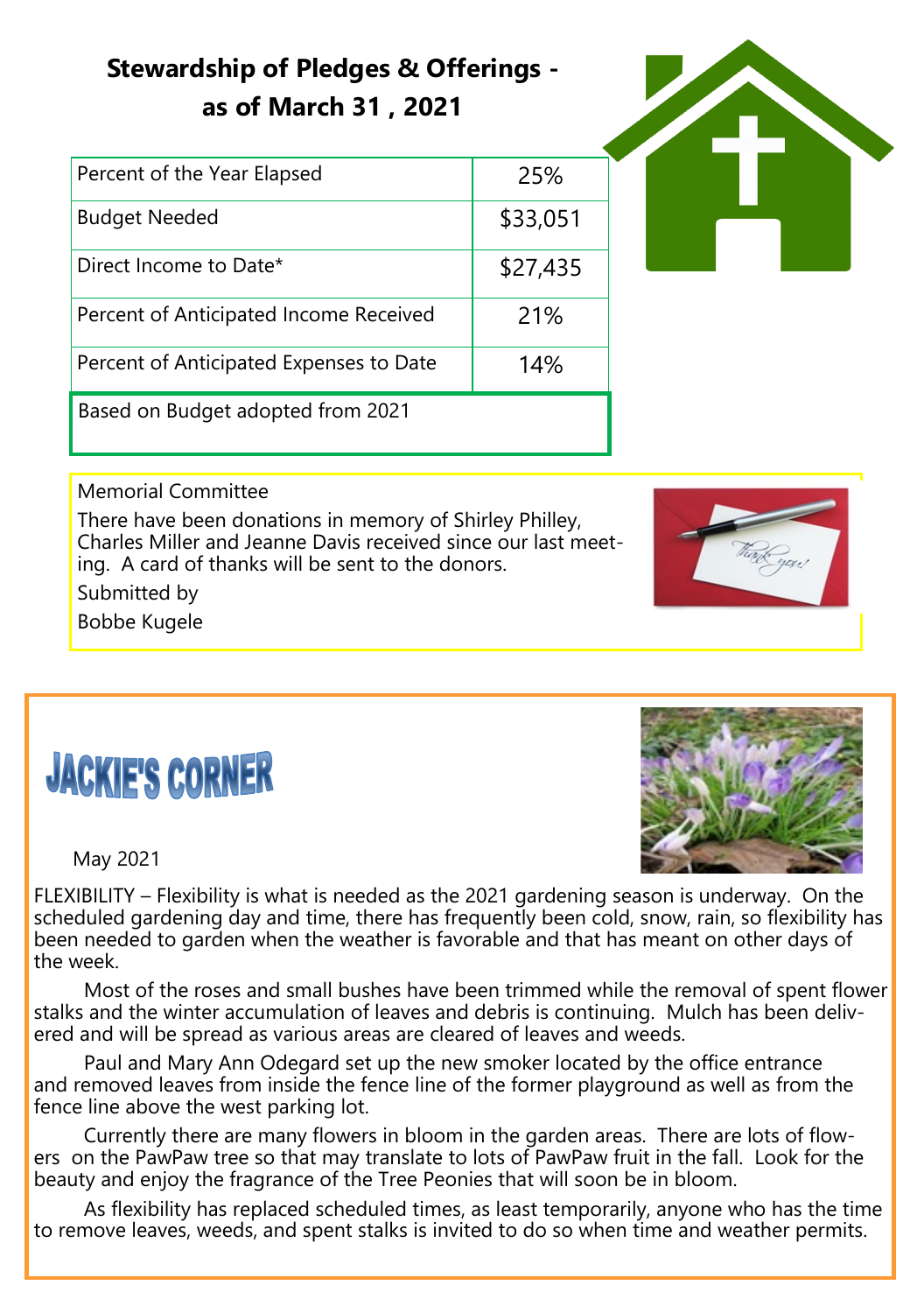**May 2- 5th Sunday after Easter** Acts 8: 26-40, Ps. 22: 25-31, 1 John 4: 7-21, John 15: 1-8

#### **May 9- 6th Sunday after Easter**

Acts 10: 44-48, Ps. 98, 1 John 5: 1-6 John 15: 9-17

#### **May 13– Ascension of the Lord**

Acts 1: 1-11 and Ps. 47 or Ps. 93: Eph. 1: 15-23, Luke 24: 44-53

#### **May 16– 7th Sunday after Easter**

Acts 1: 15-17, 21-26 and Ps. 1: 1 John 5: 9-13, John 17: 6-19

#### **May 23– Day of Pentecost**

Acts 2: 1-21, or Ezck. 1-14, Ps. 104: 24-34, 35b Rom. 8: 22-27, or Acts 2: 1-21, John 15: 26-27, John 15: 26-27, 16: 4b-15

#### **May 30– Trinity Sunday**

Isa. 6: 1-8, Ps. 29, Rom. 8: 12-17, John 3: 1-17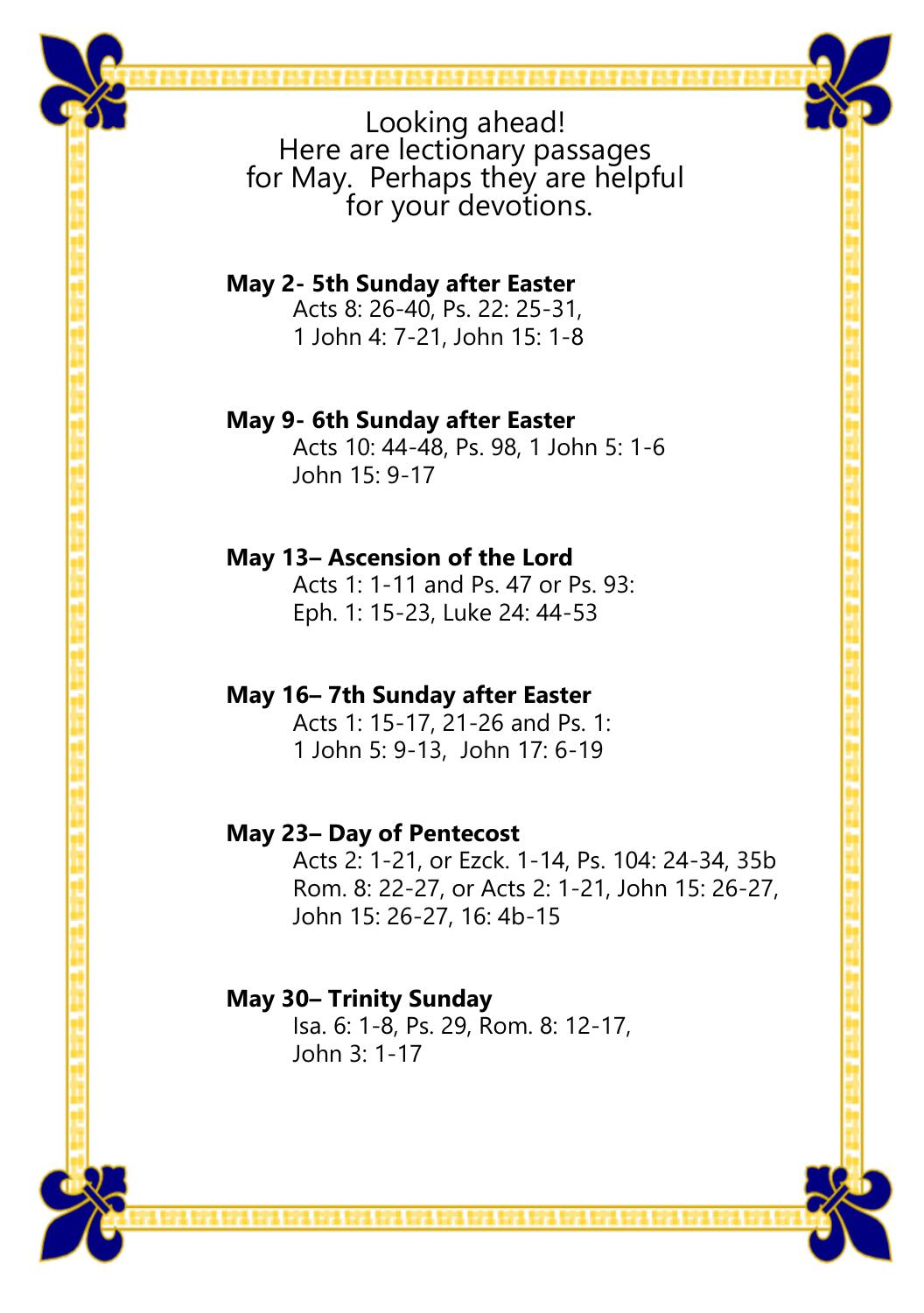#### **POEM**

If I Should Keep It There – Written by Richard White (Pastor Chris's father) On March 20, 1955

> There's a song within my heart As I go down life's street But who would ever hear that tune And learn its music sweet? (If I should leave it there)

> There's a smile down deep inside That's sure to win a friend But who would ever see that smile Or with it, another blend? (If I should leave it there)

There's a talent that I own That would some other bless But who's to benefit thereby? That won't be hard to guess (If I should leave it there)

I know an act of kindness That is as yet undone But you would never see that act Or know the friends it's won (If I should leave it there)

There's a Savior love within my heart And I know it's there to stay But who can share that boundless love Or feel its warmth today (If I should leave it there)

So let us do the best we can For all who come our way And the light that shines within our soul Will shine without today ...and we will keep it there.

| Mai Hill        |    |
|-----------------|----|
| Alice Crawford  | 4  |
| Karen Cartier   | 24 |
| Donna Kennedy   | 24 |
| Martha Proffitt | 24 |
| Gene Kennedy    | 29 |
|                 |    |



 $\sim$  Art & Carol McCardle 2 24 **Karlier Steve & Sharon Bailey 24**